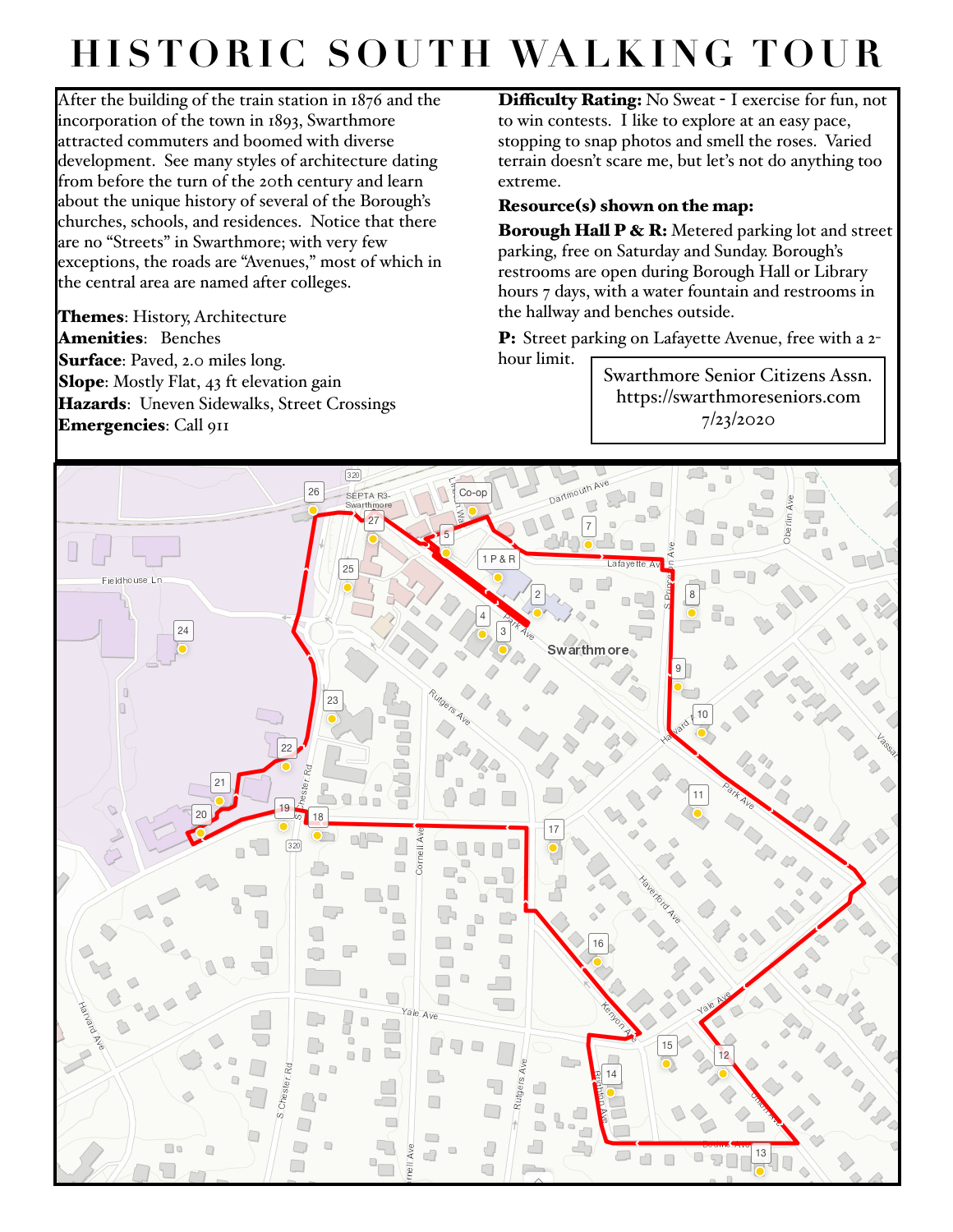## Waypoints Shown On The Map:

**1.Borough Hall P & R:** The same year the Borough was incorporated in 1893, a large public building was constructed at the corner of Park and Dartmouth Avenues, the site of the current parking lot. The impressive stone and shingle building served as Borough Hall and library from 1908 to 1950 when a fire caused considerable damage. After the fire, a new borough hall was built on the site adjacent to the old one. The building, opening in 1952, was designed by local architect George Ewing in the Postmodern style. In 1996, extensive renovations and an addition provided expanded offices, fire house, and a special place at the entrance for the 1910 fire bell that was located in the former hall's bell tower (see interpretive sign post). Metered parking lot and street parking, free on Saturday and Sunday. Hallway water fountain and restrooms are open during Borough Hall or Library hours seven days. Benches outside.

2. United Methodist Church: The oldest part of this Gothic Revival building dates to 1893 and is located closest to Park Avenue. This portion is now used as a chapel. As the congregation flourished in the early 1900s, an addition was constructed in 1925 with classrooms and a larger sanctuary. The sanctuary was further expanded in 1963.

3. Ingleneuk: 120 Park Avenue, now a private residence, was the site of the Ingleneuk Tea House from 1918 to 2000. The restaurant was first established by the Kurtzhalz family in 1916 at 315 Lafayette Avenue, now also a private residence. Famous for its butterscotch rolls, the Ingleneuk employed many locals and students, most notable being author James A. Michener, Swarthmore College class of 1929. After suffering a major fire in 2000, the building was restored to its 1905 pre-Ingleneuk Queen Anne Shingle Style. Ingleneuk is the Scottish spelling of Inglenook.

4. 118 Park Avenue: Designed by William Cyril Stanton in the Mission Style in 1908, this building was the former home of the Swarthmore Woman's Club. The Woman's Club was organized in 1898 and was important in the establishment of many Borough organizations. Today's Swarthmore Garden Club grew out of the Club's popular annual fall flower shows, while the Swarthmore Player's Club formed in 1911 after a performance on the stage of the Woman's Club. Sold in 1990, the building is now used as a ballet school.

5. War Memorial: The War Memorial, erected in 1920, commemorates Swarthmoreans who died in World War I and World War II, as well as the Korean and Vietnam Wars. Every Memorial Day, the names of those killed in action are read, followed by a parade to East Lawn Cemetery at the end of Park Avenue where many of the veterans are buried. The Silver Dollar Band, comprised of Swarthmore volunteers, provides music.

6. Swarthmore Co-op: Founded in 1937, the Swarthmore Co-op is the third oldest communitybased food market in the United States. It operated in a former garage from 1937 until 2003 when the building was demolished and the new building was constructed. The garden outside is one of 13 in the Borough planted and maintained by the Swarthmore Horticultural Society.

7. 311, 307, 301 Lafayette Avenue: The houses on these three lots, originally owned by the College Tract Development Company, were built by John Cass and designed by his son Arthur C. Cass. Arthur Cass was a Swarthmore College graduate and worked as an architect in New York City. The houses share a similar use of gabled dormers and fish scale shingles, but 311 Lafayette demonstrates the stronger hand of the architect in its more distinctively ordered design. Since 1919, one family has owned this house.

## 8. 105 & 109 South Princeton Avenue:

Constructed in 1891–92, the Queen Anne house at 105 South Princeton and a smaller but similar house at 109, built about 1891, were both designed by architect Samuel Milligan for C.B. Parker, an early developer in the Swarthmore Improvement Company. An original carriage house exists at the end of the driveway between the two houses.

9. 119 &123 South Princeton Avenue: The houses at 119 and 123 South Princeton were constructed of similar materials producing very different designs. The 119 house, with its porch and dramatic porte cochere, was built about1890 as the home of Edward Hicks Magill, second president of Swarthmore College, who served from 1870-1889. The much larger Romanesquestyled house at 123 South Princeton has a bold, stone corner turret that originally was capped by a domed roof. The first owner was J. Simmons Kent, president of both the Swarthmore Improvement Company and the Swarthmore Construction Company. The land known as the College Tract was sold to the Swarthmore Improvement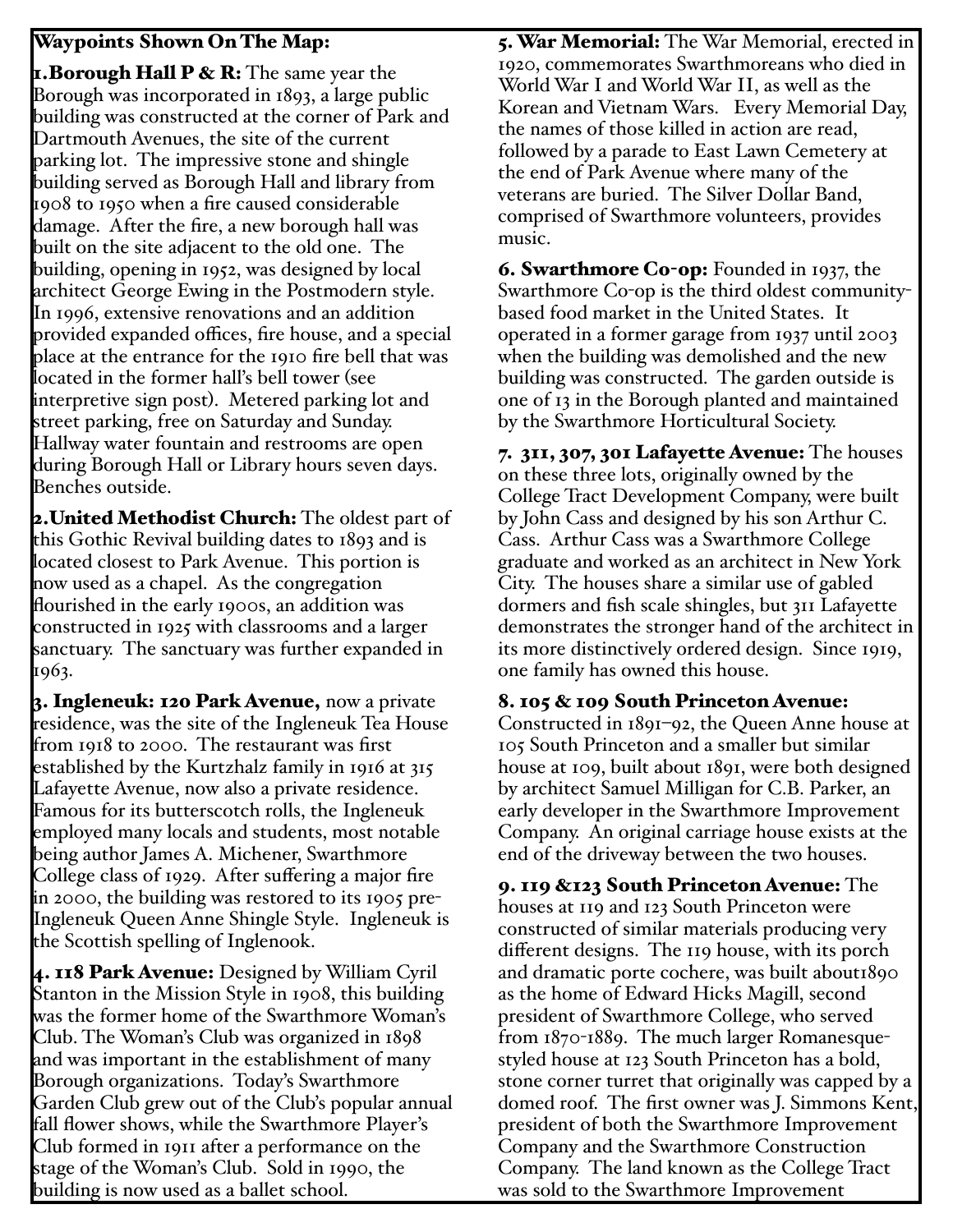Company and was laid out in streets named after colleges.

10. The Sundial House, 203 Park Avenue, was created by Wilson Eyre (1858-1944), one of Philadelphia's most influential architects and founder/editor of House & Garden magazine. The residence displays Eyre's interest in the English Arts and Crafts designs of Philip Webb and Richard Norman Shaw. The dramatic low roof, asymmetrical entrance, and decorative sundial make this a unique house in Swarthmore and one of the town's most significant buildings. Of note is the second owner of the house, Louis E. Wheelock, who was the patent holder and designer of the Whitman Sampler candy box used from about 1920 to the early 1990s.

II. 206 Park Avenue: he First Church of Christ Scientist first held services in January 1930 at their new church at 306 Park Avenue. The building was designed by noted architect William Pope Barney. In 1998, the building was sold and converted to a residence.

12. Historically Black Neighborhood: About 1890, African American families started moving to the town from Maryland. This area, composed of Union, Brighton, Kenyon, and Bowdoin Avenues, was the predominant Black neighborhood in Swarthmore, with its own church and community center, known as Jones Hall. Swarthmore, originally a segregated town, gradually integrated, beginning with school desegregation in 1939.

13. Wesley AME Church: After the Wesley African Methodist Episcopal Church was organized in 1921, the cornerstone laid in 1927 and the church was built. It was constructed by local Swarthmorean Carroll Thayer, who was the town's most prolific builder: about 150 buildings between 1906 and 1938. The church's nave is a story-and-ahalf space with timber beams and stained glass windows.

14. Brighton Avenue: The frame vernacular houses built on Brighton, Yale, and Kenyon Avenues were built between 1895–1905 as rental homes for employees of the Grange. The Grange was a hotel and farm owned by the Gilpin family at the southern end of Cornell and Rutgers. After the Grange was destroyed by fire in 1937, the area was cleared for residential development.

15: 514 Yale Avenue: Although there is a 2017 house now at the corner of Yale and Kenyon Avenues, a neighborhood business—Bachman's Market—once operated for decades in this location. With a traditional shopkeeper's apartment upstairs, and a butcher, deli shopmarket on the first floor, a grocery store continuously operated here from at least the early 1920s until 2011. In 2011, the popular Countryside Market was destroyed by fire and the site leveled.

16. 237 to 227 Kenyon Avenue: These Queen Anne houses were built in 1894 for Frederick Simons, an important Swarthmore developer who also constructed the well-known Victorian resort hotel, the Strath Haven Inn (replaced by Strath Haven Condos). Across the street is Umoja Park, once the site of the Yale Avenue School. The school building was built in 1891 with a second floor funded and used by a church. In 1893, the Union Church built a new building on Park Avenue, later transferring it to the United Methodist Church in 1901.

17. Rutgurs and Harvard Avenues: From 1892– 1896, four buildings near this intersection were used by Swarthmore Preparative School until the school moved to South Chester Road. The Harvard Square Apartments was the main school building and a dormitory, while the Victorian next to it on Rutgers was a dormitory for boys. Two other buildings on Harvard were also part of the school.

18. 201 South Chester Road: At the corner of Harvard Avenue is a late Queen Anne residence with a steeply pitched roof and hand-crafted Mercer tile ornamentation. It was designed in 1906 by Howard Green, a Swarthmore College graduate and local merchant.

19. 200 South Chester Road: In 1907, the Preparative School erected a Colonial Revival home for the headmaster. It was designed by Morgan Bunting, a Philadelphia architect who designed a number of schools for the Society of Friends early in his career. Used as a private residence for many years after the school closed in 1933, it was purchased by the Headstrong Foundation in 2017 as a temporary residence for those seeking cancer care in the Philadelphia area.

20. Swarthmore Presbyterian Church: The original portion of the Presbyterian Church was constructed in 1896. It was designed by renowned Rose Valley architect William Lightfoot Price in a vernacular medieval style after a chapel in Brittany. While an addition on the east end in 1922 replaced